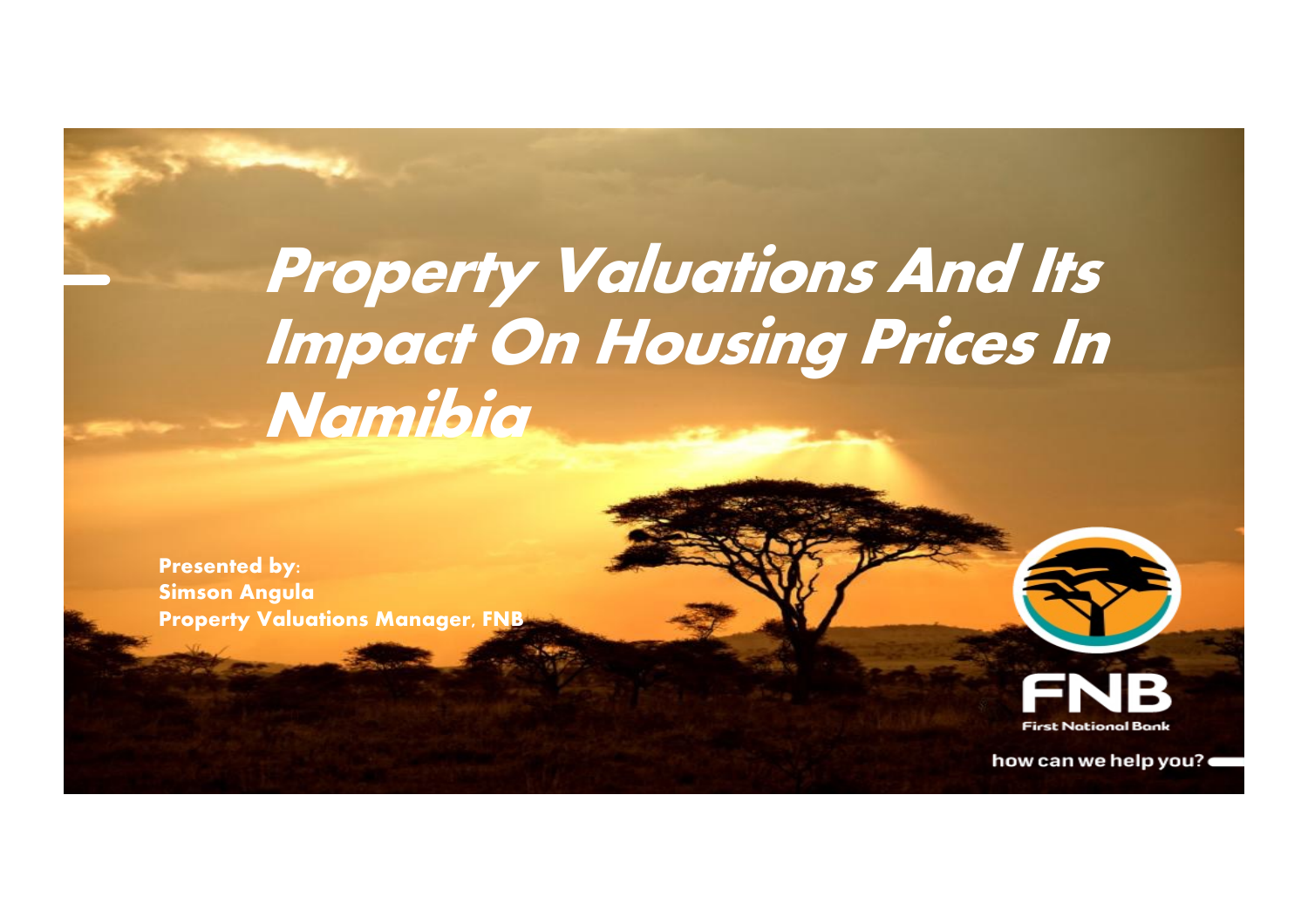## **OUTLINE**

- Background & Introduction
- Perceptions on a Value of a Property
- $\blacksquare$  The Basics Role of valuations in the pricing of housing
- Basic Concepts/Terms in Property Valuations
- $\blacktriangleright$  Types of property values
- **•** Property Valuation Methods & Analytical Techniques
- o Market Analysis

- o Sale Price Adjustments
- Reasons & Extent for inaccurate valuations in Namibia
- $\bullet$  Conclusion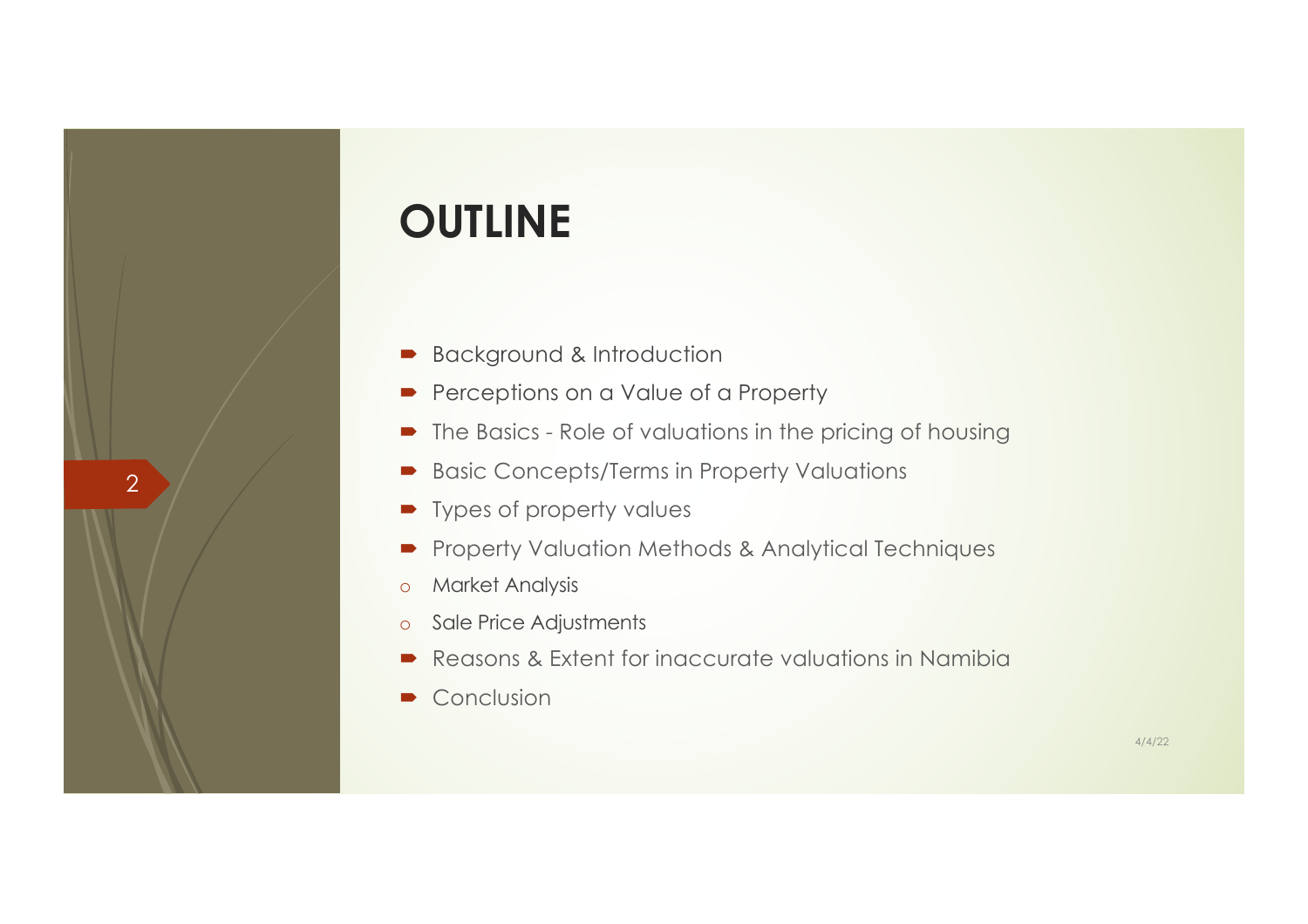## Foundational Statement

#### **Housing as a Basic Human Right**

3

Access to adequate housing has long been viewed as a basic human right and is considered to be an integral factor for the enjoyment of other economic, social and cultural rights.

#### **United Nation's take on what consists satisfactory Housing**

According to the United Nations (UN) Committee on Economic, Social and Cultural Rights, satisfactory housing consists of: legal security of tenure; availability of accessible services, facilities and infrastructure; habitability; accessibility (e.g. access to employment, health services, schools, etc.); cultural adequacy; and affordability. *Karamujic, M.H. (2015). Housing: Why Is It Important?. In: Housing Affordability and Housing Investment Opportunity in Australia. Palgrave Macmillan, London.*

#### **Candidly, housing is a consumable economic good and therefore has a price!**

Correct pricing or mis-pricing, property valuations have a role to play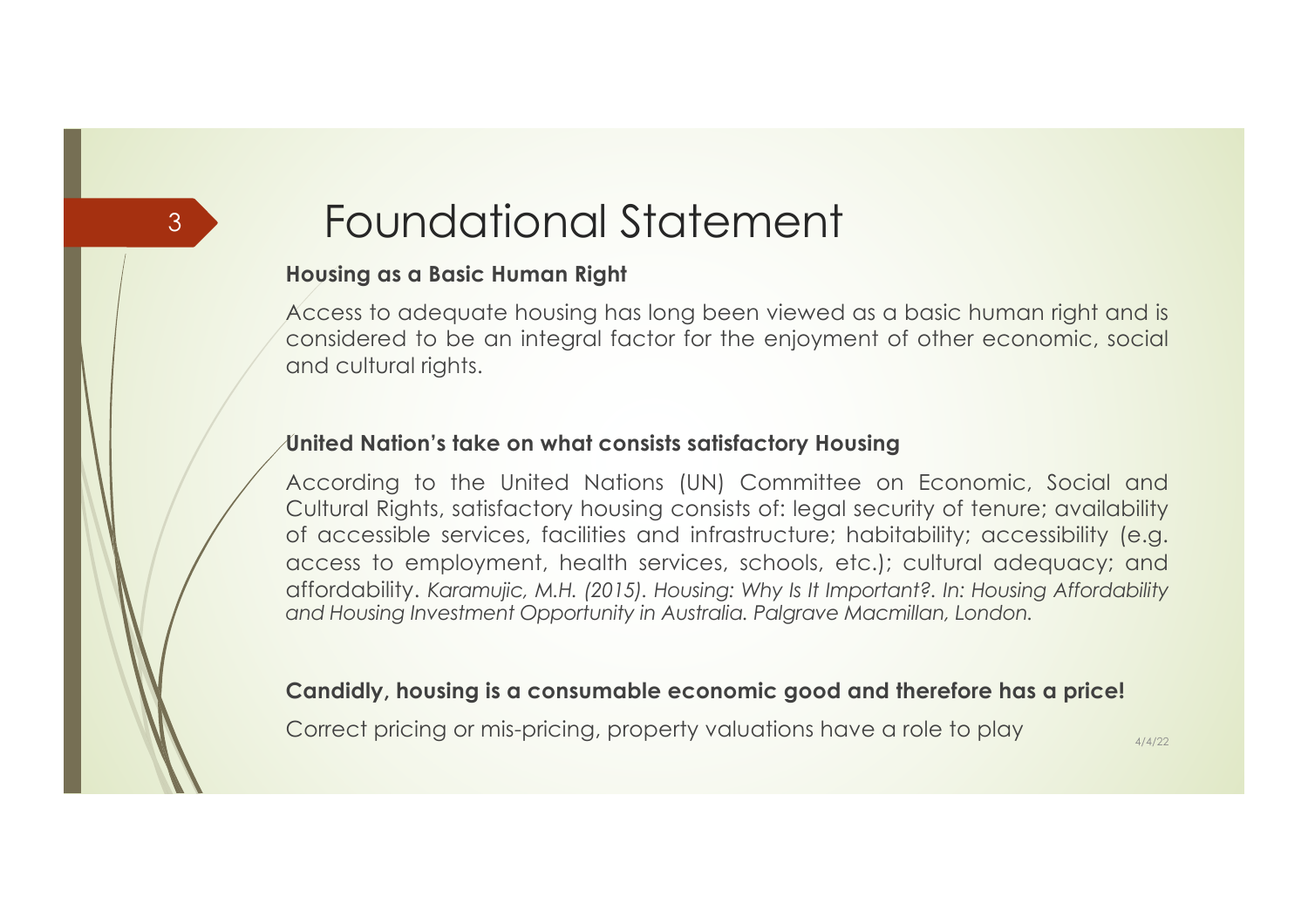## **Introduction**

4

- ´ Houses are often regarded as a good investment, considering that a property does not depreciate.
- Fluctuations in housing prices/values have a bigger wealth effect on the economy.
- The Namibian housing market experienced a substantial increase in house prices the second highest after Dubai.
- "Abnormal" increase rate may not be sustainable in the long term can result in price bursts.
- Many stakeholders have roles to play.
	- o Valuation mainly plays an advisory role
	- o Helps with stability in housing prices.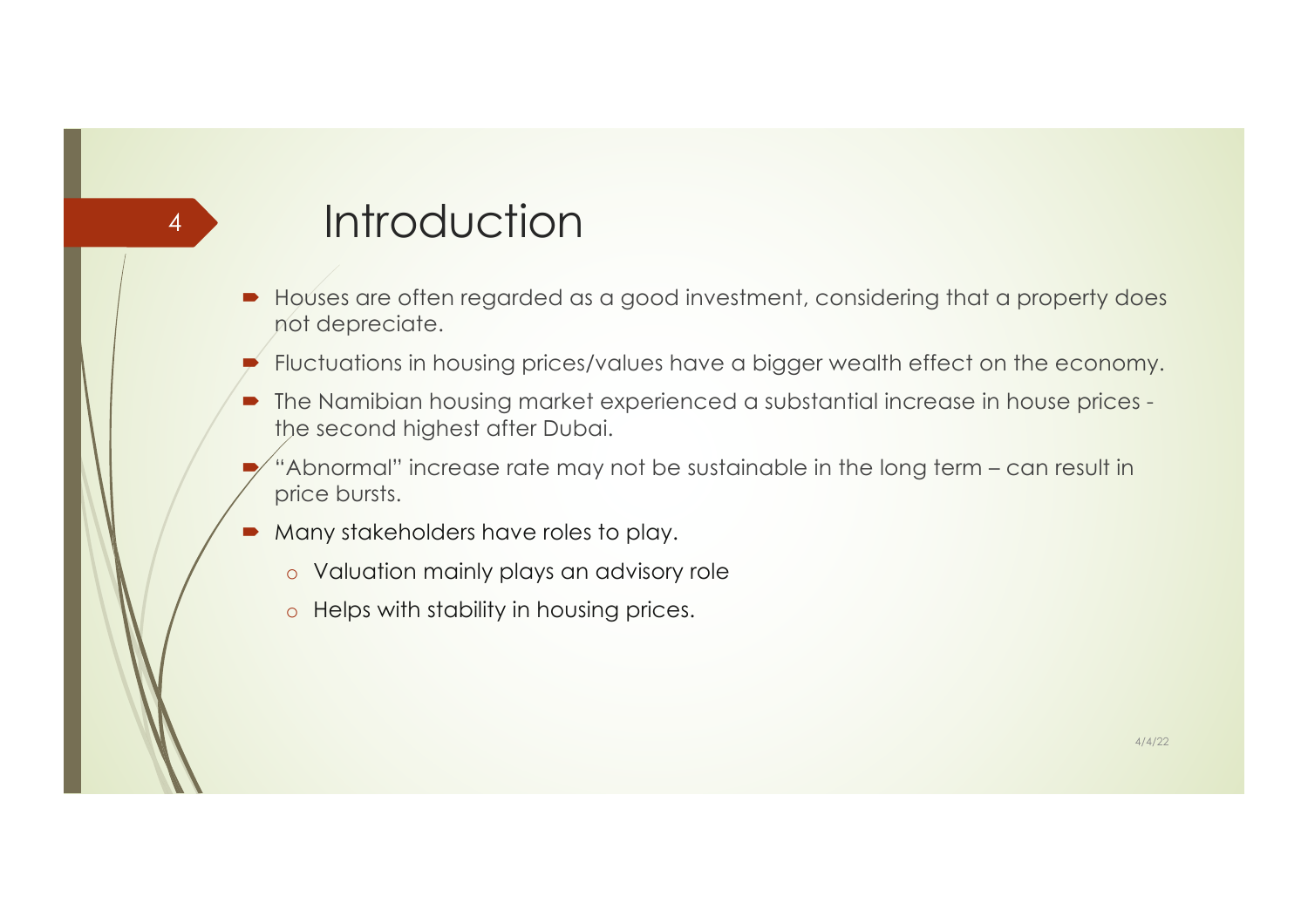## Perception...

5

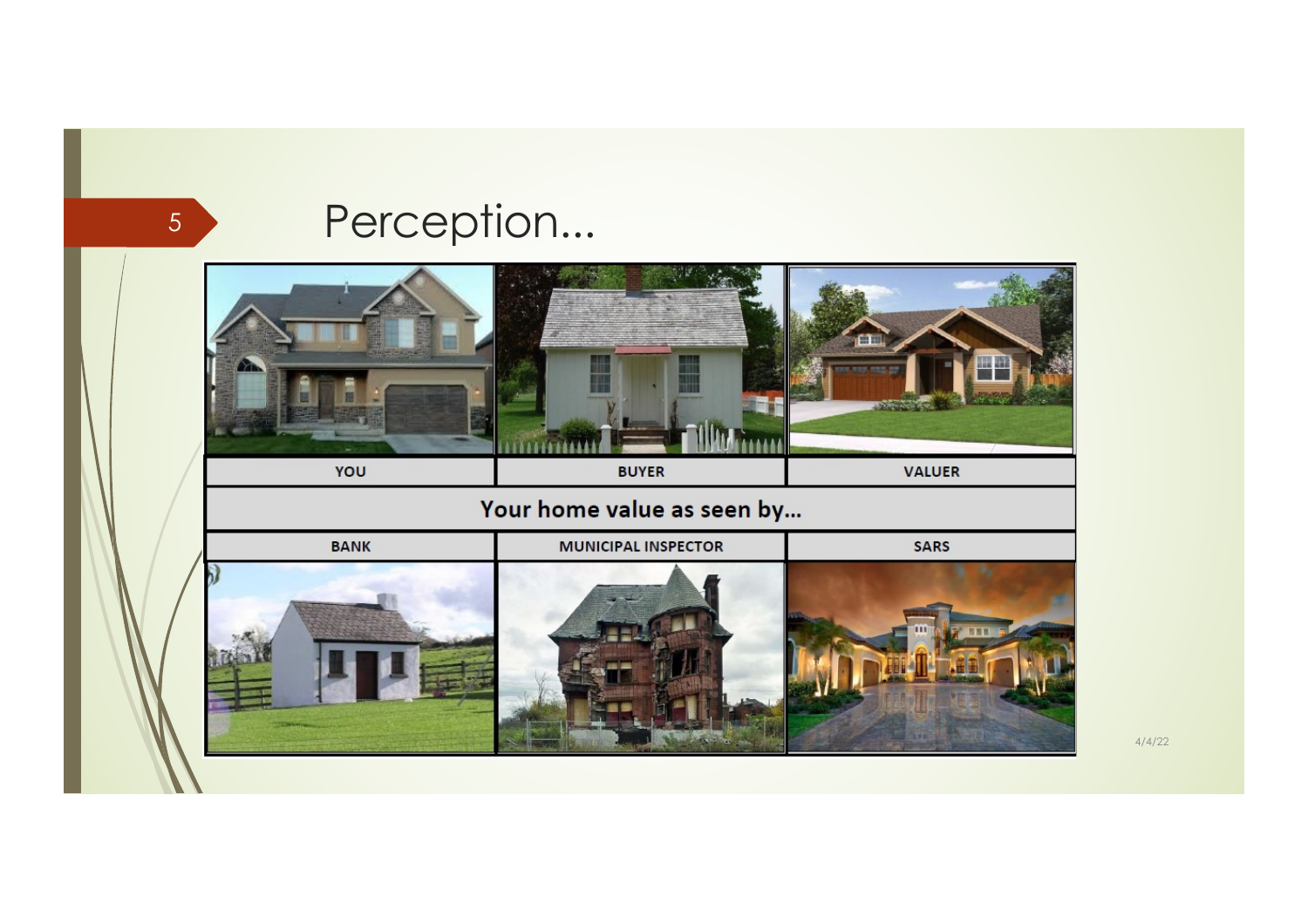### **Basic Concepts/Terms in Property Valuations**

- **A valuation :**

6

**Valuation is an** Art and Science

**/ALUATIONS ARE INDIVIDUAL OPINIONS** 

- $\blacktriangleright$  A determination of the monetary worth of a property at a specific date using various methodologies – e.g. cost, market and income approaches.
- one's opinion of value based on analysis of significant observable and sometimes unobservable input data –
	- "Unobservable inputs are inputs for which there is no market data available. developed using information available on assumptions that market participants would use when pricing the asset.
- $\blacksquare$  It is probably 40% art and 60% science
- **Value:**
	- the worth, usefulness or utility of an object to someone for some purpose.
	- Value is **NOT same or equal to cost or price**
	- Different valuers may arrive at a different value estimate for the same property

### - **Cost:**

- the amount of money required to construct, produce, replace or reproduce a property.
- $\bullet$  Cost is not price. Neither is it value.  $4/4/22$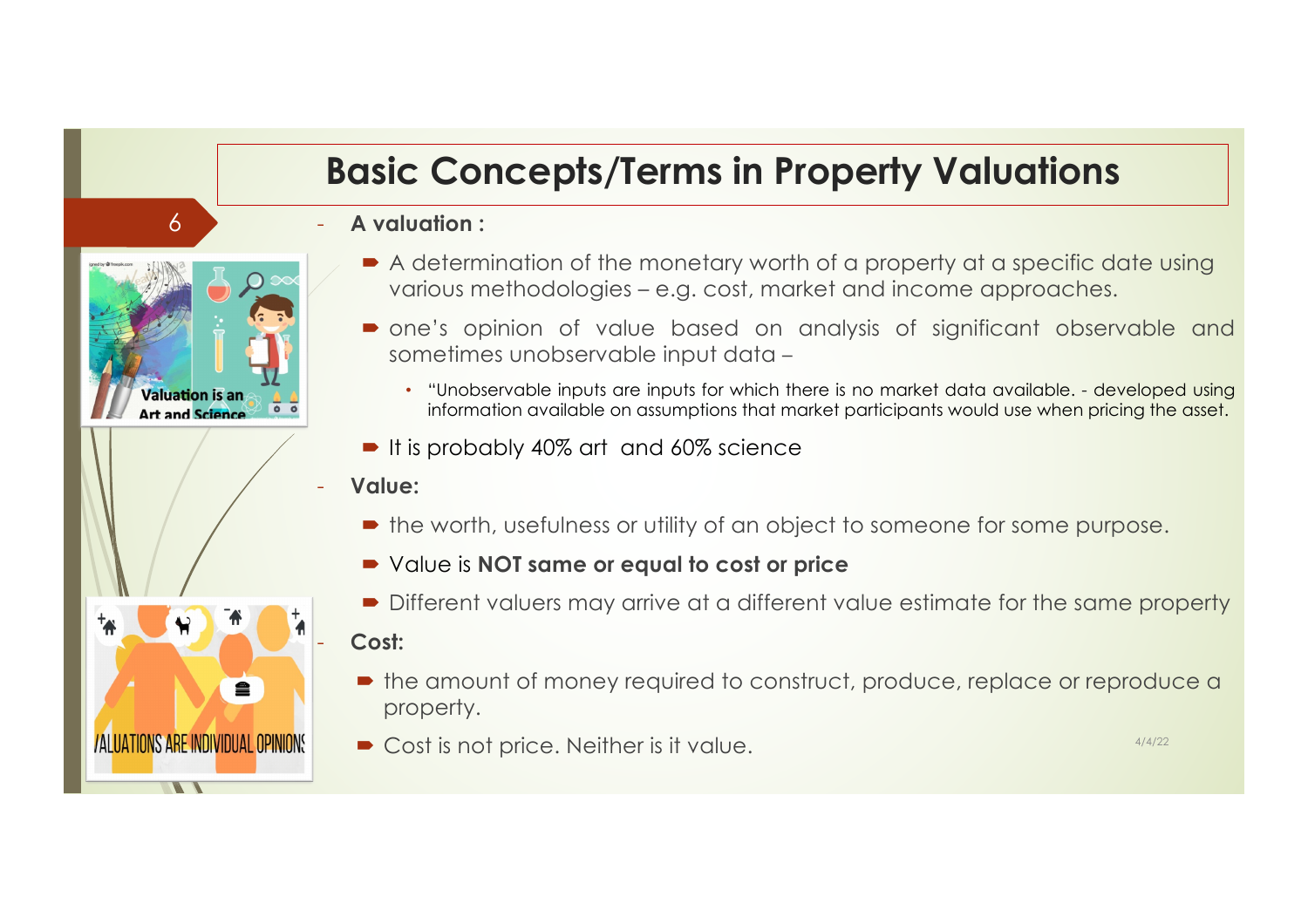### **Types of property values**

Market Value

7

- Insurance Value
- Rental Value, etc.
- The Market Value -

*"The estimated amount for which an asset or liability should exchange on the valuation date between a willing buyer and a willing seller in an arm's length transaction, after proper marketing and where the parties had each acted knowledgeably, prudently and without compulsion." [IVS, 2011].*

- **EXECUTE: 'Market value' and selling price' are** often, but not always the same.
- The price may not reflect the true market value if special circumstances are present and the contract of the contract of the contract of the contract of  $\frac{4}{4/4/22}$





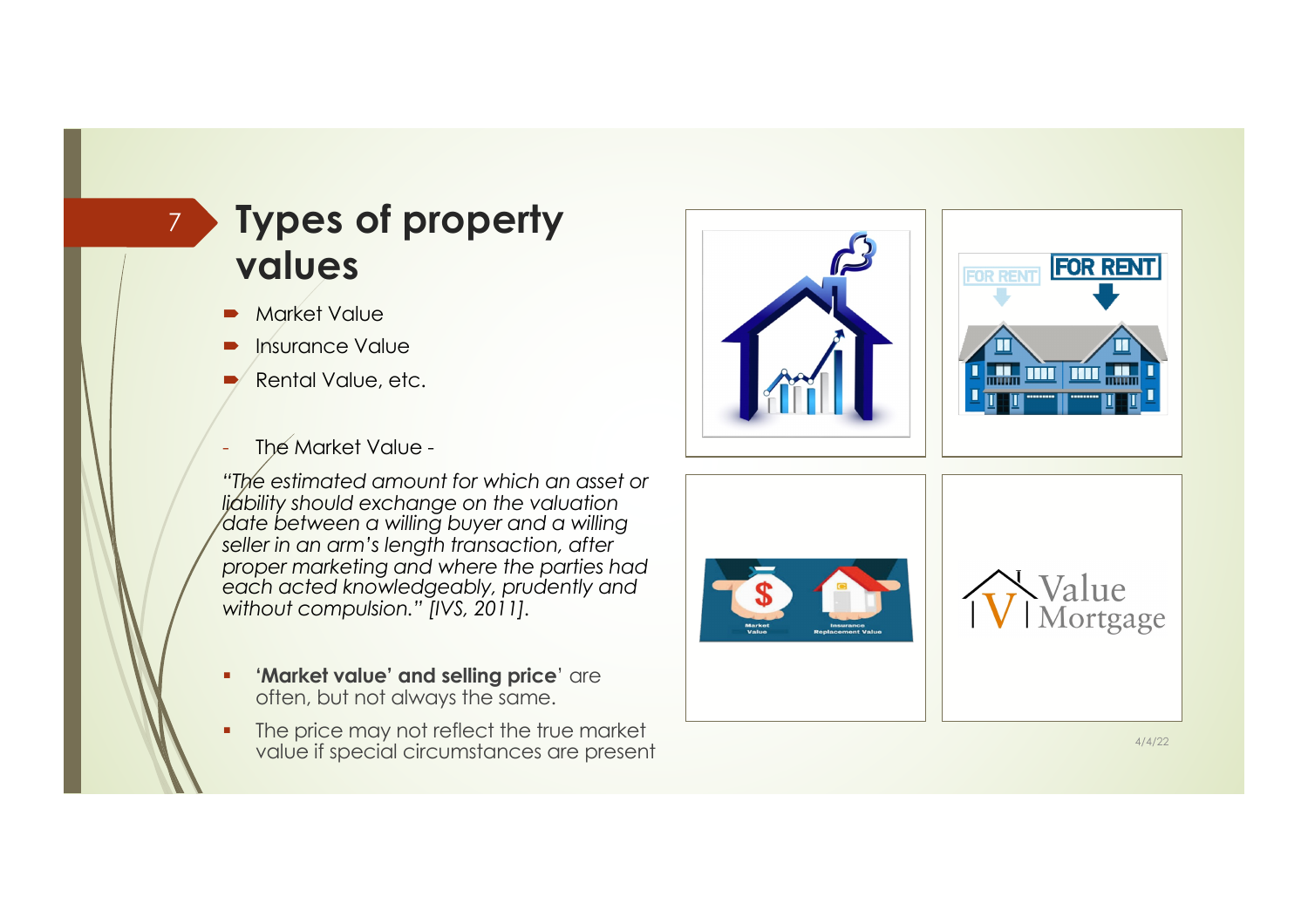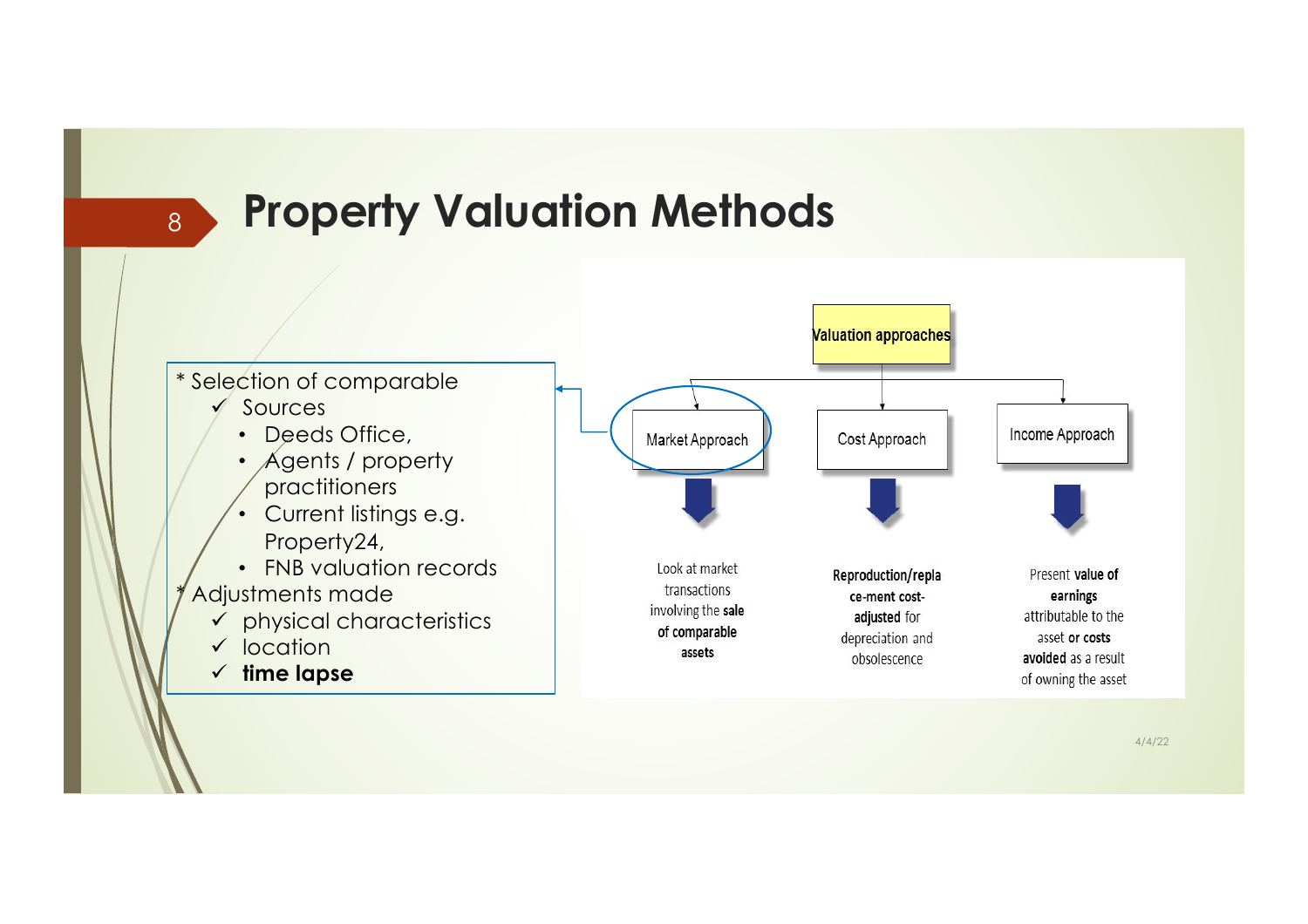## **Market Analysis**

Comparative<br>Market But, MY<br>house is better Analysis than those houses!

- $\blacktriangleright$  Empirical sales analysis
- Expert and objective analysis.
- Comparative market analysis,
	- $\blacktriangleright$  Elimination and indeed comparability takes place between the subject property and the comparisons.
	- Consideration of both macro and micro factors (Location & Physical attributes, legal factors, externalities e.g. health endemics, pandemics, global market linkage factors, etc.).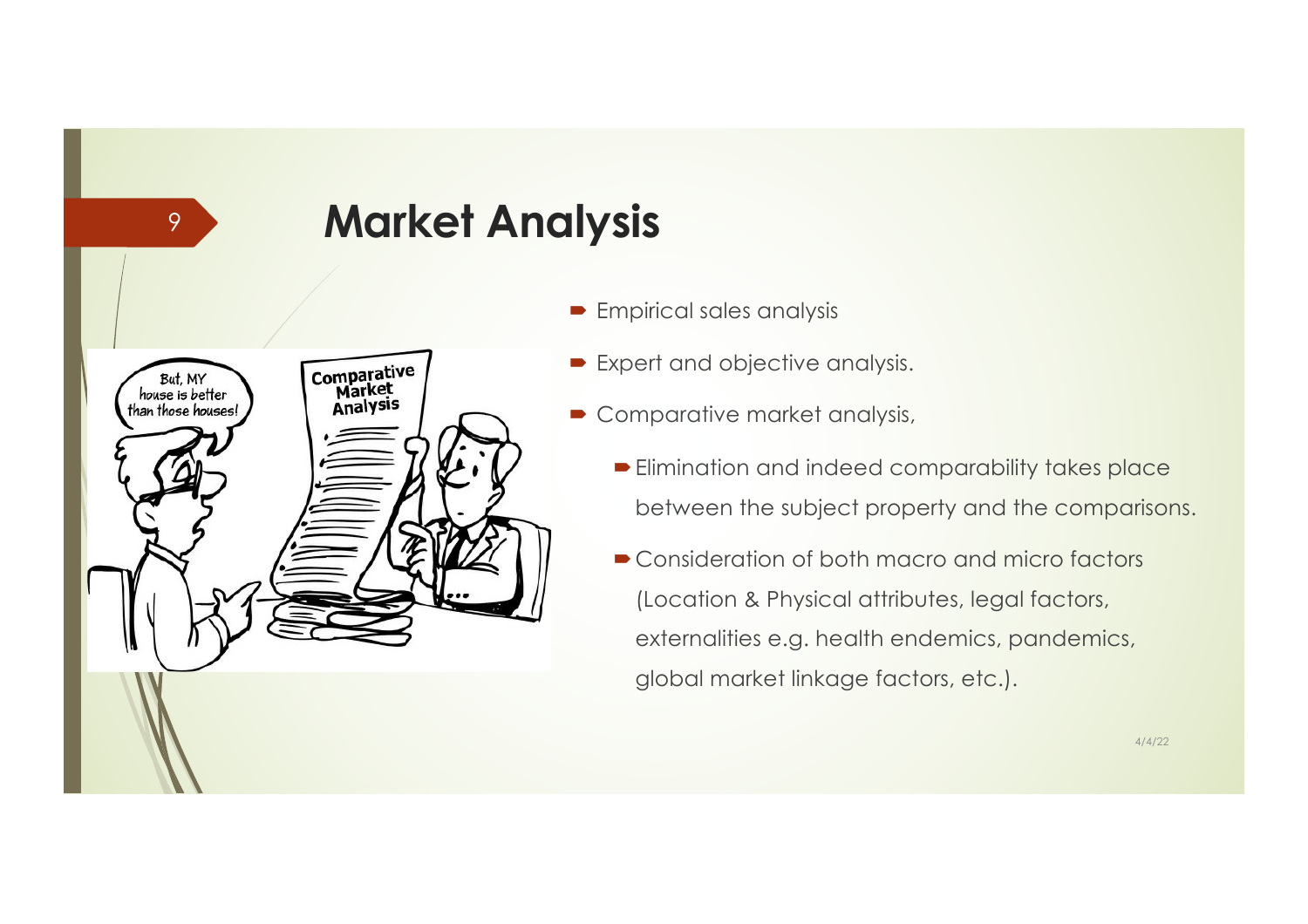## **Sale Prices Time Adjustments**

 $\blacksquare$  Price indexes

- National CPI
- FNB Housing price Index
- $\blacksquare$  Sales ratios (market assessments vs actual concluded sale prices data)
- $\blacktriangleright$  Multiple regression analysis,
- Re-sales Analysis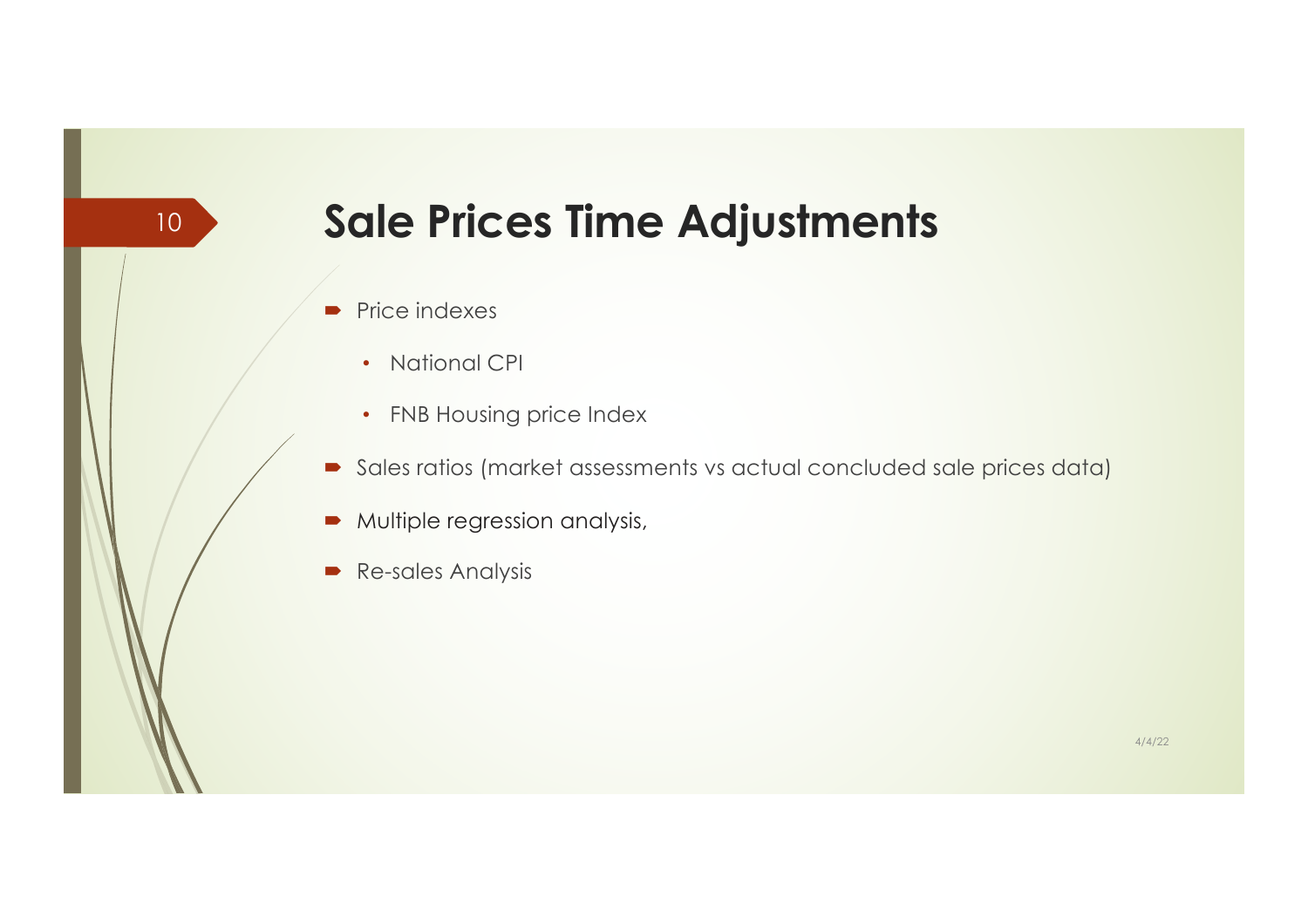### **Re-Sale Time Adjustments**

#### **Formular:**

11

Sale price  $2$  – Sale Price 1 = Time Adjustment factor for the Entire period Sale Price 1

Time Adjustment Factor = Time Adjustment factor Per Time Unit Time Period

#### **Example:**

A 2 bedroom house sells twice during a year. Sale Date 1: Jan-2021 for sale Price 1: N\$250 000 Sale Date 2: Sep-2021 for sale Price 2: N\$280 000

 $N$280 000 - N$250 000 = N$ 30 000 = 0.12$  or 12% N\$250 000 N\$250 000

Time period between sales is 8 months

Time Adjustment factor: 0.12/8 = 0.015 or 1.5% per month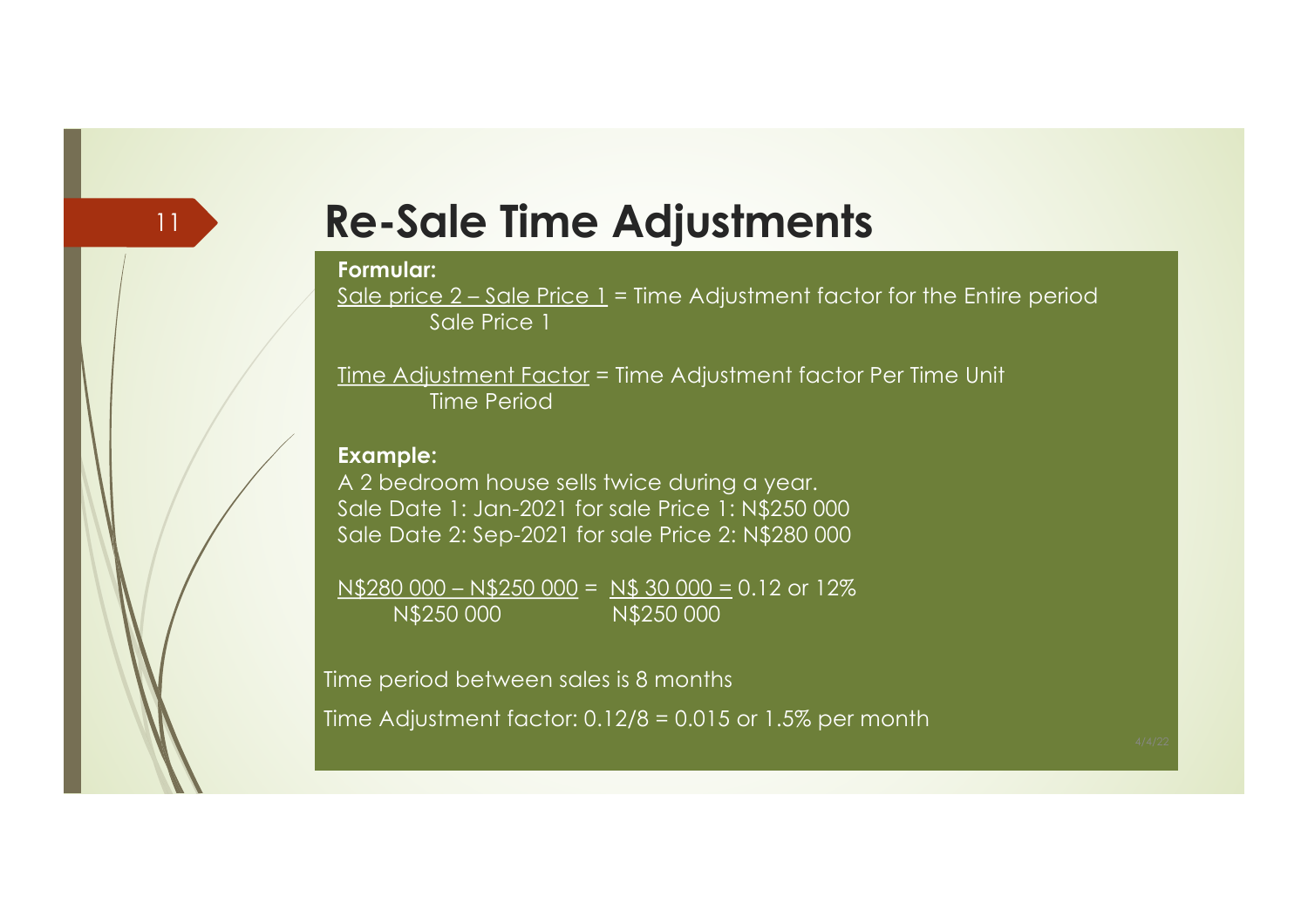## **Valuation Accuracies - Implications on Housing prices**

**•** Unstable housing prices

- **•** Distorted house market
- **•** Risks to investors/buyers and lenders
- Economic/financial difficulties.
- **Embarrassment to the integrity with consequent disregard of valuations**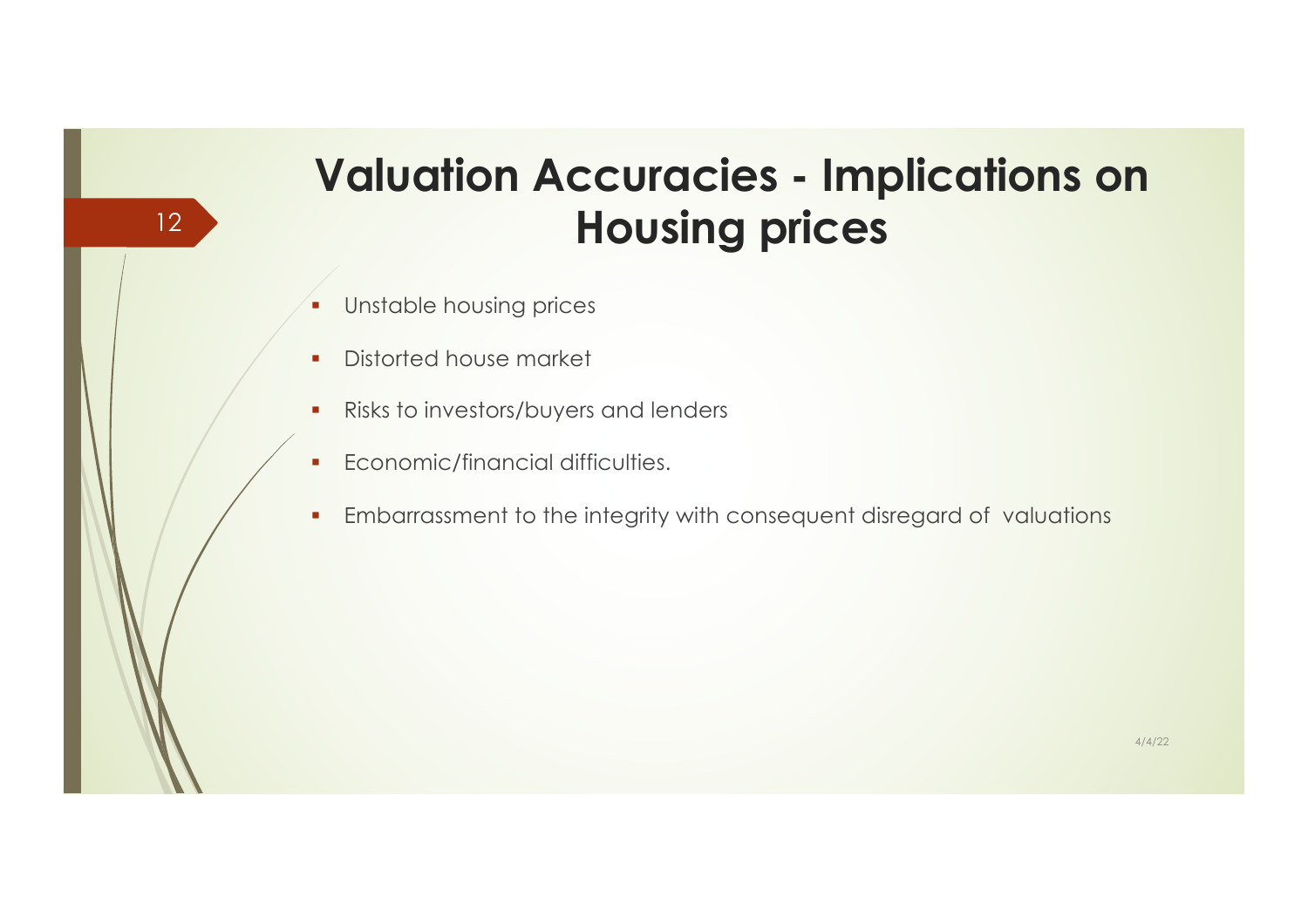### **Reasons & Extent for inaccurate valuations in the Namibian Property Market**

13

|  | <b>Reasons for inaccuracy</b>                                              | Extent                                                                                                                                                |
|--|----------------------------------------------------------------------------|-------------------------------------------------------------------------------------------------------------------------------------------------------|
|  | Use of incorrect data/valuation<br>methodology                             | <b>Moderate.</b> For most part, the Market Approach is used. The<br>Cost approach has challenges in a buyers' market where<br>supply outstrips demand |
|  | Failure to rigorously weight external<br>factors/risks.                    | Severe. E.g. the incidence of Covid-19 created<br>uncertainties about making projections                                                              |
|  | Unethical behaviors                                                        | <b>Moderate.</b> Banks now have internal mitigation processes.                                                                                        |
|  | Lack of adequate market data                                               | <b>Severe.</b> There is a big gap in availability of data especially<br>for smaller towns                                                             |
|  | Lack of valuation knowledge and<br>market experience.                      | <b>Moderate.</b> Namibia is only getting towards self-sufficiency<br>in training of valuers via NUST                                                  |
|  | Lack of common valuation standards<br>and standardization of the valuation | <b>Severe.</b> Although the Valuer's Act was enacted in 2012 it<br>has not been operationalized yet.                                                  |
|  | process.                                                                   |                                                                                                                                                       |